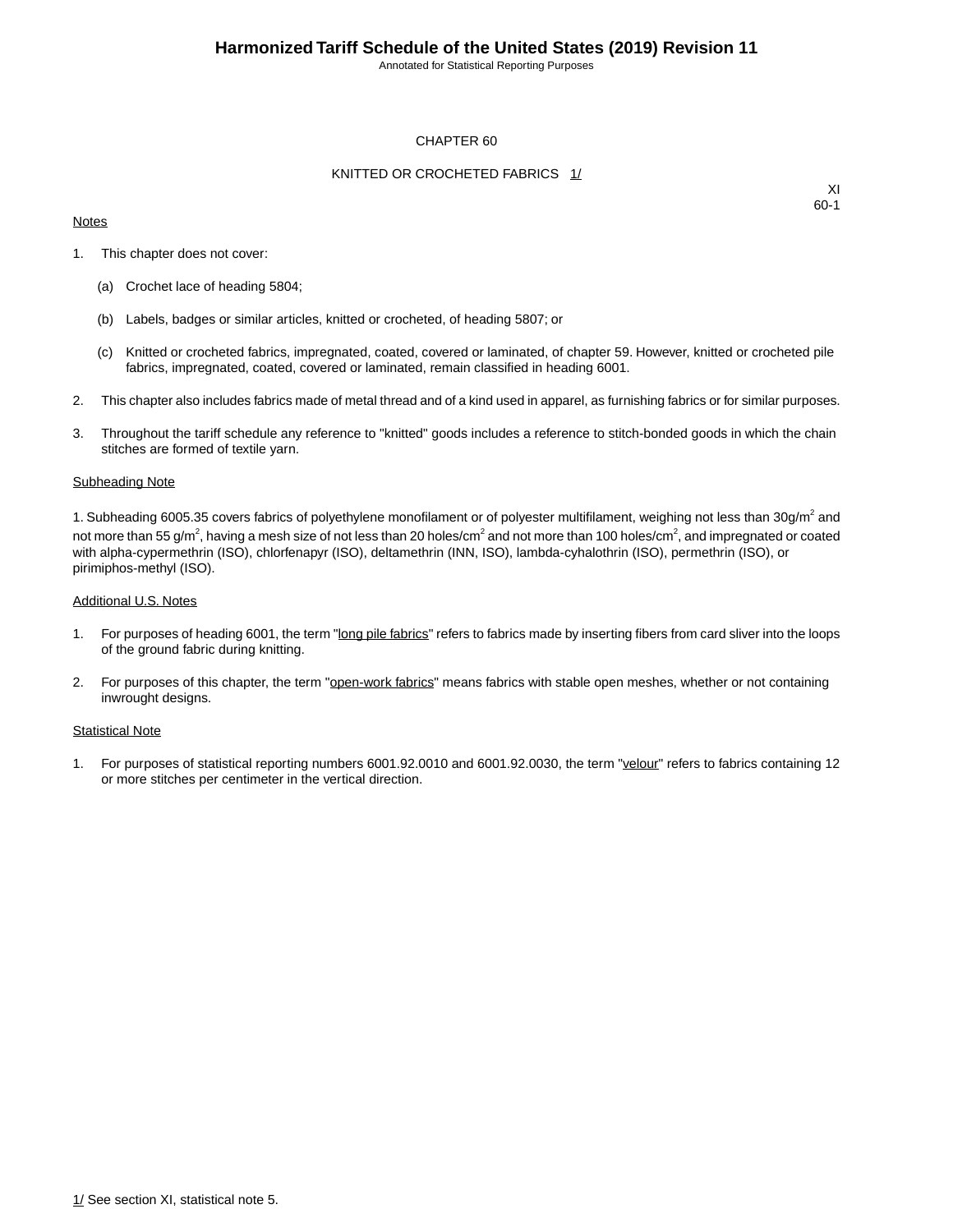Annotated for Statistical Reporting Purposes

| Heading/                 | Stat. |                                                                                         | Unit         |                        | Rates of Duty                                                                              |                |
|--------------------------|-------|-----------------------------------------------------------------------------------------|--------------|------------------------|--------------------------------------------------------------------------------------------|----------------|
| Subheading               | Suf-  | Article Description                                                                     | of           |                        | $\mathbf{1}$                                                                               | $\overline{2}$ |
|                          | fix   |                                                                                         | Quantity     | General                | Special                                                                                    |                |
| 6001                     |       | Pile fabrics, including "long pile" fabrics and terry fabrics,<br>knitted or crocheted: |              |                        |                                                                                            |                |
| 6001.10<br>6001.10.20 00 |       | "Long pile" fabrics:                                                                    | $m2$ .       | $17.2\%$ <sup>1/</sup> | Free (AU, BH, CA,                                                                          | 79.5%          |
|                          |       |                                                                                         | kg           |                        | CL, CO, IL, JO,<br>KR, MA, MX, OM,<br>P, PA, PE, SG)                                       |                |
| 6001.10.60 00            |       |                                                                                         | $m2$ .<br>kg | $9\%$ <sup>1/</sup>    | Free (AU, BH, CA,<br>CL, CO, E <sup>*</sup> , IL, JO,<br>KR, MA, MX, OM,<br>P, PA, PE, SG) | 40%            |
| 6001.21.00 00            |       | Looped pile fabrics:                                                                    | $m2$         | $9.8\%$ <sup>1/</sup>  | Free (AU, BH, CA,                                                                          | 40%            |
|                          |       |                                                                                         | kg           |                        | CL, CO, IL, JO,<br>KR, MA, MX, OM,<br>P, PA, PE, SG)                                       |                |
| 6001.22.00 00            |       |                                                                                         | $m2$         | 17.2%                  | Free (AU, BH, CA,                                                                          | 79.5%          |
|                          |       |                                                                                         | kg           |                        | CL, CO, IL, JO,<br>KR, MA, MX, OM,<br>P, PA, PE, SG)                                       |                |
| 6001.29.00 00            |       |                                                                                         |              |                        | Free (AU, BH, CA,<br>CL, CO, E <sup>*</sup> , IL, JO,<br>KR, MA, MX, OM,<br>P, PA, PE, SG) | 61.5%          |
|                          |       |                                                                                         |              |                        |                                                                                            |                |
|                          |       |                                                                                         |              |                        |                                                                                            |                |
|                          |       |                                                                                         |              |                        |                                                                                            |                |
|                          |       |                                                                                         |              |                        |                                                                                            |                |
|                          |       |                                                                                         |              |                        |                                                                                            |                |
|                          |       |                                                                                         |              |                        |                                                                                            |                |
|                          |       |                                                                                         |              |                        |                                                                                            |                |
|                          |       |                                                                                         |              |                        |                                                                                            |                |
|                          |       |                                                                                         |              |                        |                                                                                            |                |
|                          |       |                                                                                         |              |                        |                                                                                            |                |
|                          |       |                                                                                         |              |                        |                                                                                            |                |
|                          |       |                                                                                         |              |                        |                                                                                            |                |
|                          |       |                                                                                         |              |                        |                                                                                            |                |
|                          |       |                                                                                         |              |                        |                                                                                            |                |
|                          |       |                                                                                         |              |                        |                                                                                            |                |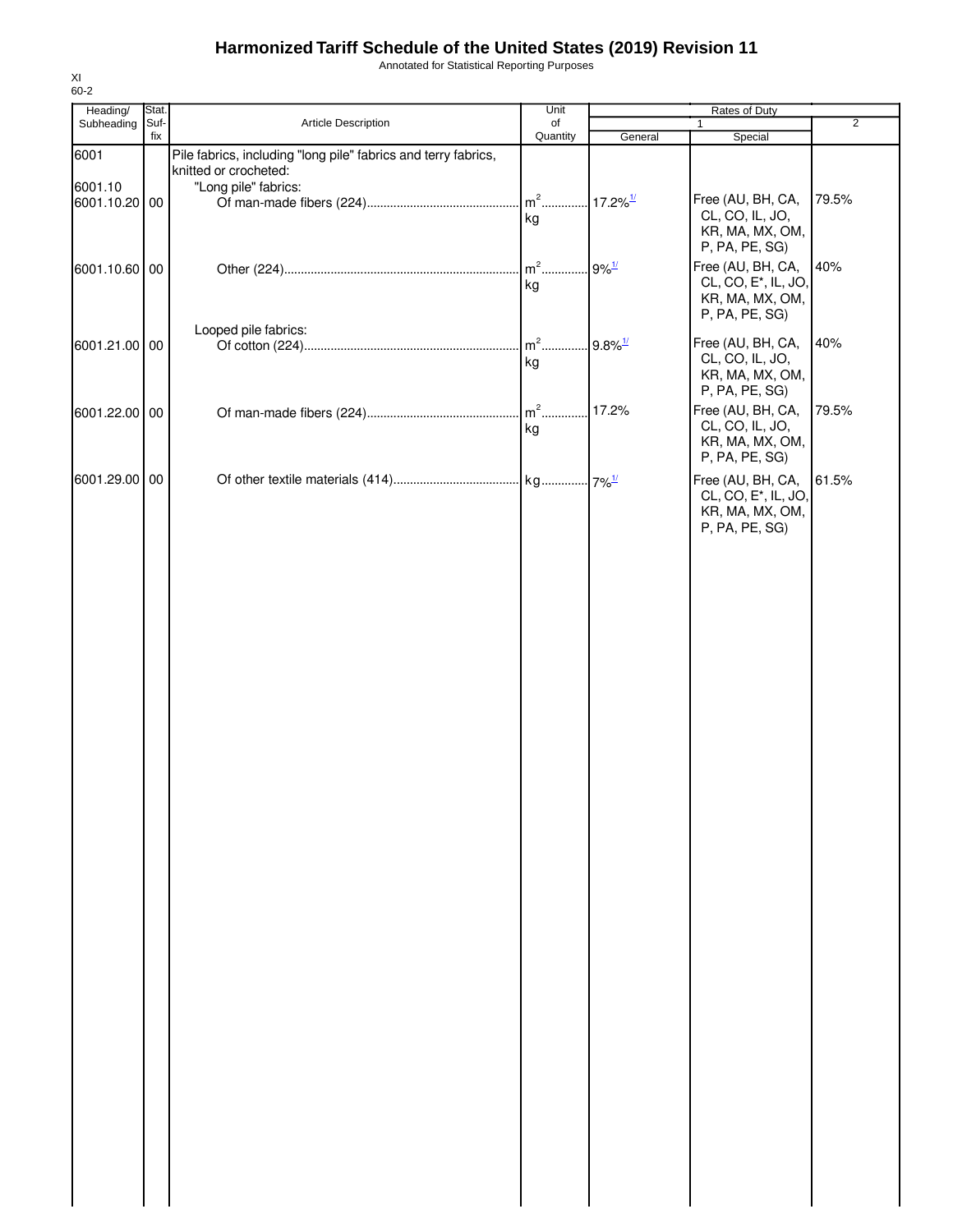Annotated for Statistical Reporting Purposes

| Heading/                 | Stat        |                                                                                                          | Unit                 |                        | Rates of Duty                                                                              |                |
|--------------------------|-------------|----------------------------------------------------------------------------------------------------------|----------------------|------------------------|--------------------------------------------------------------------------------------------|----------------|
| Subheading               | Suf-<br>fix | <b>Article Description</b>                                                                               | of<br>Quantity       | General                | Special                                                                                    | $\overline{2}$ |
| 6001 (con.)              |             | Pile fabrics, including "long pile" fabrics and terry fabrics,<br>knitted or crocheted: (con.)<br>Other: |                      |                        |                                                                                            |                |
| 6001.91.00               |             |                                                                                                          |                      | $18.5\%$ <sup>1/</sup> | Free (AU, BH, CA,<br>CL, CO, IL, JO,<br>KR, MA, MX, OM,<br>P, PA, PE, SG)                  | 70%            |
|                          | 10          | Over 271 grams per square meter (224) m <sup>2</sup>                                                     | kg                   |                        |                                                                                            |                |
|                          | 20          |                                                                                                          | kg                   |                        |                                                                                            |                |
| 6001.92.00               |             |                                                                                                          |                      | $17.2\%$ <sup>1/</sup> | Free (AU, BH, CA,<br>CL, CO, IL, JO,<br>KR, MA, MX, OM,<br>P, PA, PE, SG)                  | 79.5%          |
|                          | 10          | Over 271 grams per square meter:                                                                         | kg                   |                        |                                                                                            |                |
|                          | 20          |                                                                                                          | kg                   |                        |                                                                                            |                |
|                          | 30          | Other:                                                                                                   |                      |                        |                                                                                            |                |
|                          | 40          |                                                                                                          | kg<br>m <sup>2</sup> |                        |                                                                                            |                |
| 6001.99<br>6001.99.10 00 |             | Of other textile materials:<br>Containing 85 percent or more by weight of silk or                        | kg<br>$m2$           | $4\%$ <sup>1/</sup>    | Free (AU, BH, CA,                                                                          | 61.5%          |
|                          |             |                                                                                                          | kg                   |                        | CL, CO, E, IL, JO,<br>KR, MA, MX, OM,<br>P, PA, PE, SG)                                    |                |
| 6001.99.90 00            |             |                                                                                                          | kg                   |                        | Free (AU, BH, CA,<br>CL, CO, E <sup>*</sup> , IL, JO,<br>KR, MA, MX, OM,<br>P, PA, PE, SG) | 61.5%          |
|                          |             |                                                                                                          |                      |                        |                                                                                            |                |
|                          |             |                                                                                                          |                      |                        |                                                                                            |                |
|                          |             |                                                                                                          |                      |                        |                                                                                            |                |
|                          |             |                                                                                                          |                      |                        |                                                                                            |                |
|                          |             |                                                                                                          |                      |                        |                                                                                            |                |
|                          |             |                                                                                                          |                      |                        |                                                                                            |                |
|                          |             |                                                                                                          |                      |                        |                                                                                            |                |
|                          |             |                                                                                                          |                      |                        |                                                                                            |                |
|                          |             |                                                                                                          |                      |                        |                                                                                            |                |
|                          |             |                                                                                                          |                      |                        |                                                                                            |                |
|                          |             |                                                                                                          |                      |                        |                                                                                            |                |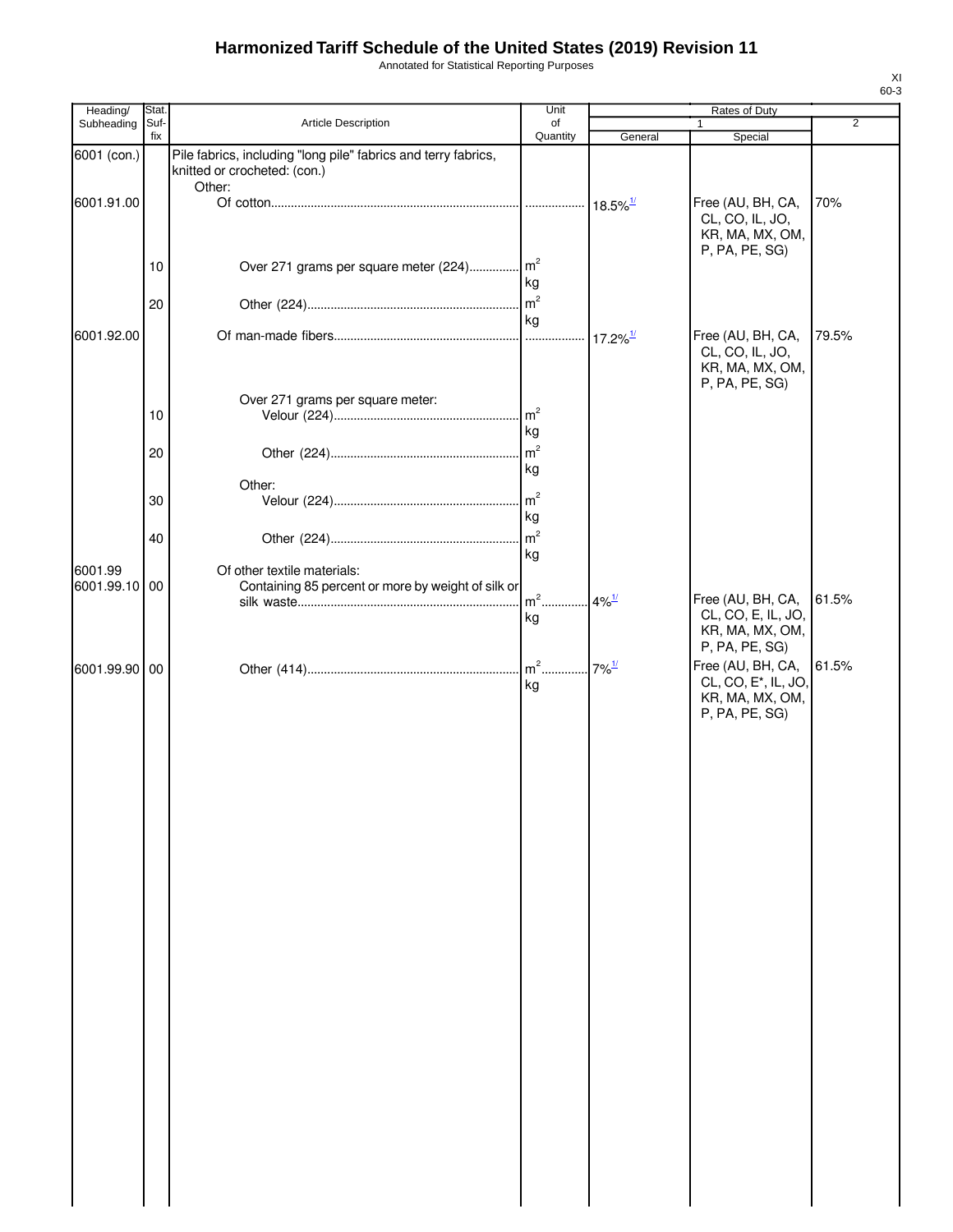Annotated for Statistical Reporting Purposes

| Heading/      | Stat. |                                                                                                                               | Unit     |                       | Rates of Duty                                                                                       |                |
|---------------|-------|-------------------------------------------------------------------------------------------------------------------------------|----------|-----------------------|-----------------------------------------------------------------------------------------------------|----------------|
| Subheading    | Suf-  | Article Description                                                                                                           | of       |                       | 1                                                                                                   | $\overline{2}$ |
| 6002          | fix   | Knitted or crocheted fabrics of a width not exceeding 30 cm,<br>containing by weight 5 percent or more of elastomeric yarn or | Quantity | General               | Special                                                                                             |                |
| 6002.40       |       | rubber thread, other than those of heading 6001:<br>Containing by weight 5 percent or more of elastomeric yarn                |          |                       |                                                                                                     |                |
| 6002.40.40 00 |       | but not containing rubber thread:                                                                                             |          |                       | Free (AU, BH, CA,<br>CL, CO, IL, JO,<br>KR, MA, MX, OM,<br>P, PA, PE, SG)                           | 35%            |
| 6002.40.80    |       |                                                                                                                               |          | $. 8\%$ <sup>1/</sup> | Free (AU, BH, CA,<br>CL, CO, E <sup>*</sup> , IL, JO,<br>MA, MX, OM, P,<br>PA, PE, SG)<br>1.6% (KR) | 90%            |
|               | 20    |                                                                                                                               |          |                       |                                                                                                     |                |
|               | 80    |                                                                                                                               |          |                       |                                                                                                     |                |
| 6002.90       |       | Other:                                                                                                                        |          |                       |                                                                                                     |                |
| 6002.90.40 00 |       |                                                                                                                               |          |                       | Free (AU, BH, CA,<br>CL, CO, IL, JO,<br>KR, MA, MX, OM,<br>P, PA, PE, SG)                           | 35%            |
| 6002.90.80    |       |                                                                                                                               |          | $8\%$ <sup>1/</sup>   | Free (AU, BH, CA,<br>CL, CO, E <sup>*</sup> , IL, JO,<br>KR, MA, MX, OM,                            | 90%            |
|               | 20    |                                                                                                                               |          |                       | P, PA, PE, SG)                                                                                      |                |
|               |       |                                                                                                                               |          |                       |                                                                                                     |                |
|               | 80    |                                                                                                                               |          |                       |                                                                                                     |                |
|               |       |                                                                                                                               |          |                       |                                                                                                     |                |
|               |       |                                                                                                                               |          |                       |                                                                                                     |                |
|               |       |                                                                                                                               |          |                       |                                                                                                     |                |
|               |       |                                                                                                                               |          |                       |                                                                                                     |                |
|               |       |                                                                                                                               |          |                       |                                                                                                     |                |
|               |       |                                                                                                                               |          |                       |                                                                                                     |                |
|               |       |                                                                                                                               |          |                       |                                                                                                     |                |
|               |       |                                                                                                                               |          |                       |                                                                                                     |                |
|               |       |                                                                                                                               |          |                       |                                                                                                     |                |
|               |       |                                                                                                                               |          |                       |                                                                                                     |                |
|               |       |                                                                                                                               |          |                       |                                                                                                     |                |
|               |       |                                                                                                                               |          |                       |                                                                                                     |                |
|               |       |                                                                                                                               |          |                       |                                                                                                     |                |
|               |       |                                                                                                                               |          |                       |                                                                                                     |                |
|               |       |                                                                                                                               |          |                       |                                                                                                     |                |
|               |       |                                                                                                                               |          |                       |                                                                                                     |                |
|               |       |                                                                                                                               |          |                       |                                                                                                     |                |
|               |       |                                                                                                                               |          |                       |                                                                                                     |                |
|               |       |                                                                                                                               |          |                       |                                                                                                     |                |
|               |       |                                                                                                                               |          |                       |                                                                                                     |                |
|               |       |                                                                                                                               |          |                       |                                                                                                     |                |
|               |       |                                                                                                                               |          |                       |                                                                                                     |                |
|               |       |                                                                                                                               |          |                       |                                                                                                     |                |
|               |       |                                                                                                                               |          |                       |                                                                                                     |                |
|               |       |                                                                                                                               |          |                       |                                                                                                     |                |
|               |       |                                                                                                                               |          |                       |                                                                                                     |                |
|               |       |                                                                                                                               |          |                       |                                                                                                     |                |
|               |       |                                                                                                                               |          |                       |                                                                                                     |                |
|               |       |                                                                                                                               |          |                       |                                                                                                     |                |
|               |       |                                                                                                                               |          |                       |                                                                                                     |                |
|               |       |                                                                                                                               |          |                       |                                                                                                     |                |
|               |       |                                                                                                                               |          |                       |                                                                                                     |                |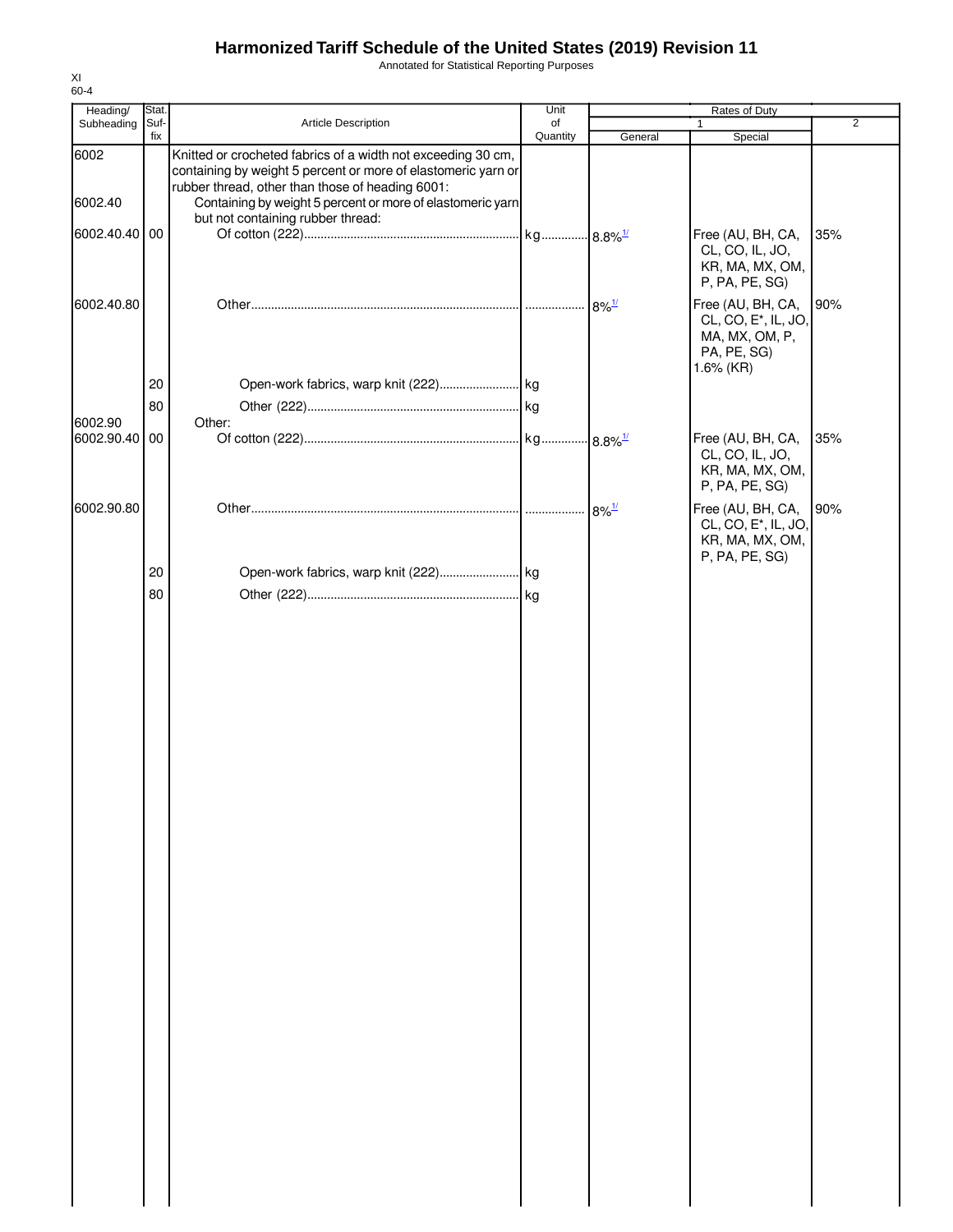Annotated for Statistical Reporting Purposes

| Heading/                 | Stat. |                                                                                                                                           | Unit     |         | Rates of Duty                                                                              |                |
|--------------------------|-------|-------------------------------------------------------------------------------------------------------------------------------------------|----------|---------|--------------------------------------------------------------------------------------------|----------------|
| Subheading               | Suf-  | <b>Article Description</b>                                                                                                                | of       |         |                                                                                            | $\overline{2}$ |
| 6003<br>6003.10          | fix   | Knitted or crocheted fabrics of a width not exceeding 30 cm,<br>other than those of heading 6001 or 6002:<br>Of wool or fine animal hair: | Quantity | General | Special                                                                                    |                |
| 6003.10.10 00            |       |                                                                                                                                           |          |         | Free (AU, BH, CA,<br>CL, CO, IL, JO,<br>KR, MA, MX, OM,<br>P, PA, PE, SG)                  | 90%            |
| 6003.10.90 00            |       |                                                                                                                                           |          |         | Free (AU, BH, CA,<br>CL, CO, E*, IL, JO,<br>KR, MA, MX, OM,<br>P, PA, PE, SG)              | 59%            |
| 6003.20<br>6003.20.10 00 |       | Of cotton:                                                                                                                                |          |         | Free (AU, BH, CA,<br>CL, CO, IL, JO,<br>KR, MA, MX, OM,<br>P, PA, PE, SG)                  | 90%            |
| 6003.20.30 00            |       |                                                                                                                                           |          |         | Free (AU, BH, CA,<br>CL, CO, IL, JO,<br>KR, MA, MX, OM,<br>P, PA, PE, SG)                  | 35%            |
| 6003.30<br>6003.30.10 00 |       | Of synthetic fibers:                                                                                                                      |          |         | Free (AU, BH, CA,<br>CL, CO, IL, JO,<br>KR, MA, MX, OM,<br>P, PA, PE, SG)                  | 90%            |
| 6003.30.60 00            |       |                                                                                                                                           |          |         | Free (AU, BH, CA,<br>CL, CO, IL, JO,<br>KR, MA, MX, OM,<br>P, PA, PE, SG)                  | 90%            |
| 6003.40<br>6003.40.10 00 |       | Of artificial fibers:                                                                                                                     |          |         | Free (AU, BH, CA,<br>CL, CO, IL, JO,<br>KR, MA, MX, OM,<br>P, PA, PE, SG)                  | 90%            |
| 6003.40.60 00            |       |                                                                                                                                           |          |         | Free (AU, BH, CA,<br>CL, CO, IL, JO,<br>KR, MA, MX, OM,<br>P, PA, PE, SG)                  | 90%            |
| 6003.90<br>6003.90.10 00 |       | Other:                                                                                                                                    |          |         | Free (AU, BH, CA,<br>CL, CO, IL, JO,<br>KR, MA, MX, OM,<br>P, PA, PE, SG)                  | 90%            |
| 6003.90.90 00            |       |                                                                                                                                           |          |         | Free (AU, BH, CA,<br>CL, CO, E <sup>*</sup> , IL, JO,<br>KR, MA, MX, OM,<br>P, PA, PE, SG) | 59%            |
|                          |       |                                                                                                                                           |          |         |                                                                                            |                |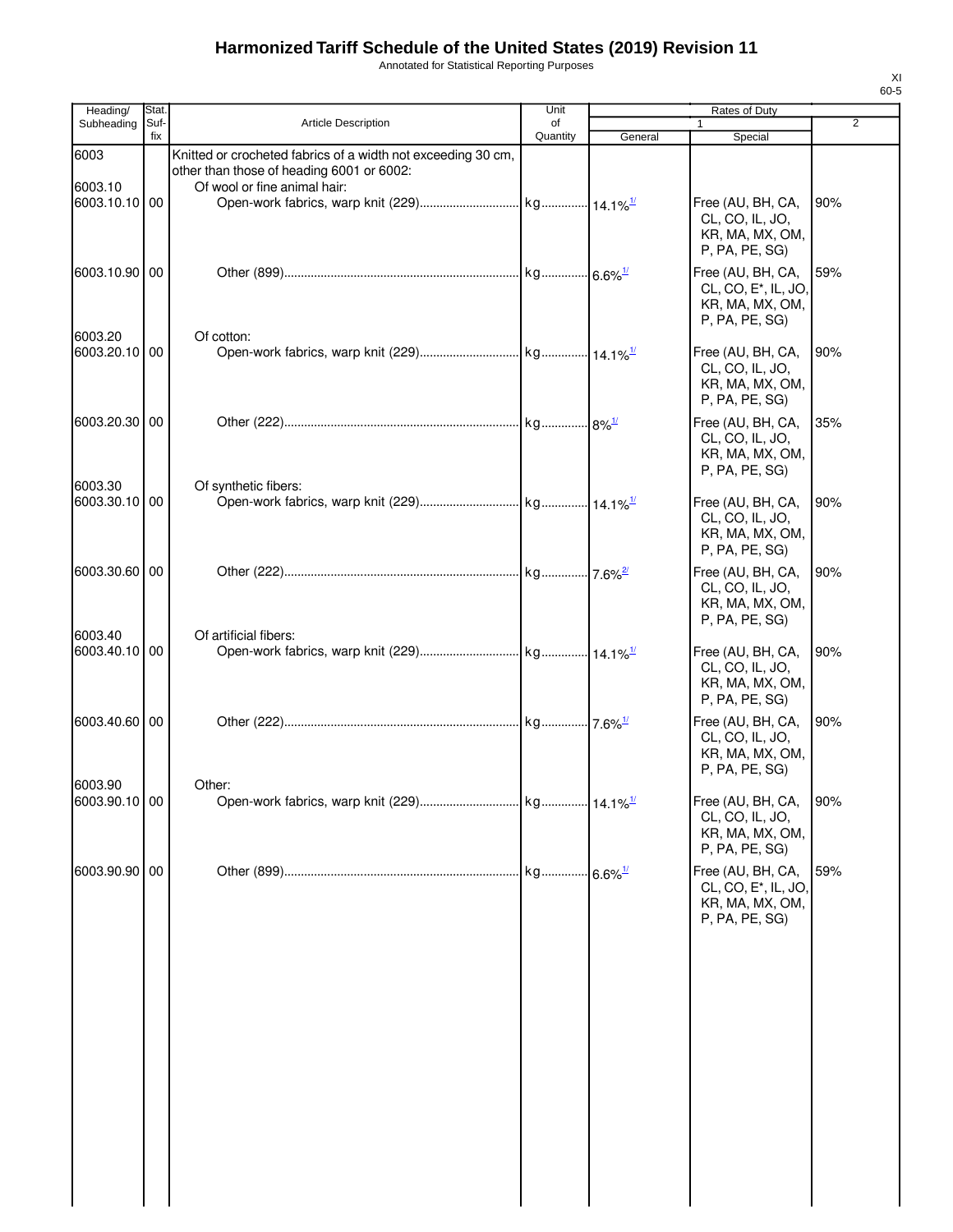Annotated for Statistical Reporting Purposes

| Heading/              | Stat.                |                                                                                                                                                                                                                                             | Unit           |         | Rates of Duty                                                                                                                         |        |
|-----------------------|----------------------|---------------------------------------------------------------------------------------------------------------------------------------------------------------------------------------------------------------------------------------------|----------------|---------|---------------------------------------------------------------------------------------------------------------------------------------|--------|
| Subheading            | Suf-<br>fix          | <b>Article Description</b>                                                                                                                                                                                                                  | of<br>Quantity | General | 1<br>Special                                                                                                                          | 2      |
| 6004<br>6004.10.00    |                      | Knitted or crocheted fabrics of a width exceeding 30 cm,<br>containing by weight 5 percent or more of elastomeric yarn or<br>rubber thread, other than those of heading 6001:<br>Containing by weight 5 percent or more of elastomeric yarn |                |         | Free (AU, BH, CA,<br>CL, CO, E <sup>*</sup> , IL, JO,<br>MA, MX, OM, P,                                                               | 113.5% |
| 6004.90<br>6004.90.20 | 10<br>25<br>85       | Warp knit:<br>Other:                                                                                                                                                                                                                        |                |         | PA, PE, SG)<br>$2.4\%$ (KR)<br>Free (AU, BH, CA,<br>CL, CO, E <sup>*</sup> , IL, JO,<br>MA, MX, OM, P,<br>PA, PE, SG)<br>$2.4\%$ (KR) | 113.5% |
| 6004.90.90            | 10<br>25<br>85<br>00 | Warp knit:                                                                                                                                                                                                                                  |                |         | Free (AU, BH, CA,<br>CL, CO, E <sup>*</sup> , IL, JO,<br>KR, MA, MX, OM,<br>P, PA, PE, SG)                                            | 60%    |
| 6005<br>6005.21.00 00 |                      | Warp knit fabrics (including those made on galloon knitting<br>machines), other than those of headings 6001 to 6004:<br>Of cotton:                                                                                                          |                |         | Free (AU, BH, CA,                                                                                                                     | 45%    |
|                       |                      |                                                                                                                                                                                                                                             |                |         | CL, CO, IL, JO,<br>KR, MA, MX, OM,<br>P, PA, PE, SG)                                                                                  |        |
| 6005.22.00 00         |                      |                                                                                                                                                                                                                                             |                |         | Free (AU, BH, CA,<br>CL, CO, IL, JO,<br>KR, MA, MX, OM,<br>P, PA, PE, SG)                                                             | 45%    |
| 6005.23.00 00         |                      |                                                                                                                                                                                                                                             |                |         | Free (AU, BH, CA, 45%<br>CL, CO, IL, JO,<br>KR, MA, MX, OM,<br>P, PA, PE, SG)                                                         |        |
| 6005.24.00 00         |                      |                                                                                                                                                                                                                                             |                |         | Free (AU, BH, CA,<br>CL, CO, IL, JO,<br>KR, MA, MX, OM,<br>P, PA, PE, SG)                                                             | 45%    |
|                       |                      |                                                                                                                                                                                                                                             |                |         |                                                                                                                                       |        |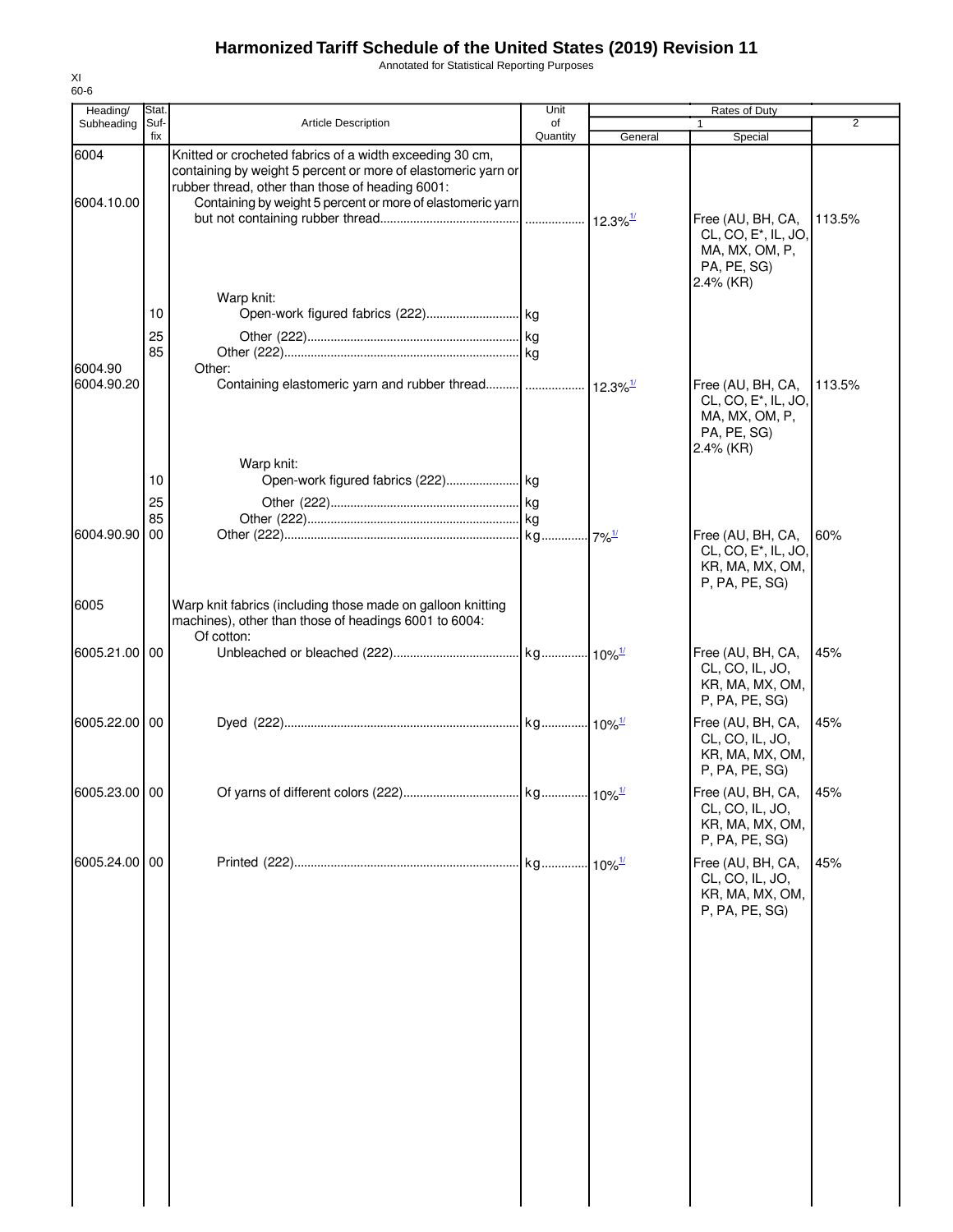Annotated for Statistical Reporting Purposes

| Heading/      | Stat        |                                                                                                                                                     | Unit           |                      | Rates of Duty                                                             |                |
|---------------|-------------|-----------------------------------------------------------------------------------------------------------------------------------------------------|----------------|----------------------|---------------------------------------------------------------------------|----------------|
| Subheading    | Suf-<br>fix | <b>Article Description</b>                                                                                                                          | of<br>Quantity | General              | 1<br>Special                                                              | $\overline{2}$ |
| 6005 (con.)   |             | Warp knit fabrics (including those made on galloon knitting<br>machines), other than those of headings 6001 to 6004: (con.)<br>Of synthetic fibers: |                |                      |                                                                           |                |
| 6005.35.00 00 |             | Fabrics specified in subheading note 1 to this                                                                                                      |                |                      | Free (AU, BH, CA,<br>CL, CO, IL, JO,<br>KR, MA, MX, OM,                   | 113.5%         |
| 6005.36.00    |             |                                                                                                                                                     |                |                      | P, PA, PE, SG)<br>Free (AU, BH, CA,<br>CL, CO, IL, JO,<br>KR, MA, MX, OM, | 113.5%         |
|               | 10          | Other:                                                                                                                                              |                |                      | P, PA, PE, SG)                                                            |                |
|               | 20          |                                                                                                                                                     |                |                      |                                                                           |                |
|               | 80          |                                                                                                                                                     |                |                      |                                                                           |                |
| 6005.37.00    |             |                                                                                                                                                     |                | $10\%$ <sup>1/</sup> | Free (AU, BH, CA,<br>CL, CO, IL, JO,<br>KR, MA, MX, OM,<br>P, PA, PE, SG) | 113.5%         |
|               | 10          |                                                                                                                                                     |                |                      |                                                                           |                |
|               | 20          | Other:                                                                                                                                              |                |                      |                                                                           |                |
|               | 80          |                                                                                                                                                     |                |                      |                                                                           |                |
| 6005.38.00    |             |                                                                                                                                                     |                |                      | Free (AU, BH, CA,<br>CL, CO, IL, JO,<br>MA, MX, OM, P,<br>PA, PE, SG)     | 113.5%         |
|               | 10          | Other:                                                                                                                                              |                |                      | 2% (KR)                                                                   |                |
|               | 20          |                                                                                                                                                     |                |                      |                                                                           |                |
| 6005.39.00    | 80          |                                                                                                                                                     |                | $10\%$ <sup>1/</sup> | Free (AU, BH, CA,<br>CL, CO, IL, JO,<br>MA, MX, OM, P,                    | 113.5%         |
|               |             |                                                                                                                                                     |                |                      | PA, PE, SG)<br>2% (KR)                                                    |                |
|               | 10          | Other:                                                                                                                                              |                |                      |                                                                           |                |
|               | 20          |                                                                                                                                                     |                |                      |                                                                           |                |
|               | 80          |                                                                                                                                                     |                |                      |                                                                           |                |
|               |             |                                                                                                                                                     |                |                      |                                                                           |                |
|               |             |                                                                                                                                                     |                |                      |                                                                           |                |
|               |             |                                                                                                                                                     |                |                      |                                                                           |                |
|               |             |                                                                                                                                                     |                |                      |                                                                           |                |
|               |             |                                                                                                                                                     |                |                      |                                                                           |                |
|               |             |                                                                                                                                                     |                |                      |                                                                           |                |
|               |             |                                                                                                                                                     |                |                      |                                                                           |                |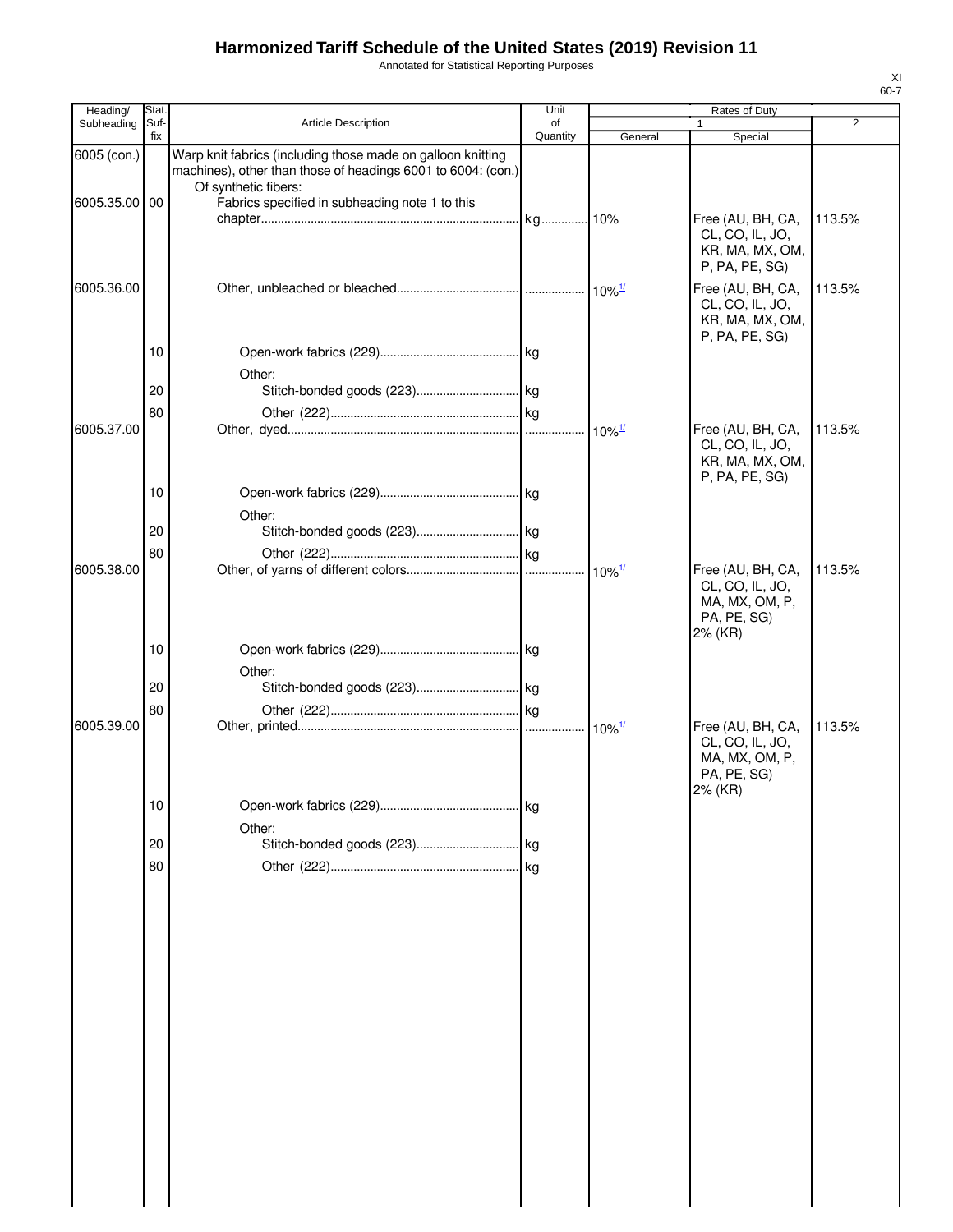Annotated for Statistical Reporting Purposes

| Heading/      | Stat.       |                                                                                                                                                      | Unit           |                       | Rates of Duty                                                                              |                |
|---------------|-------------|------------------------------------------------------------------------------------------------------------------------------------------------------|----------------|-----------------------|--------------------------------------------------------------------------------------------|----------------|
| Subheading    | Suf-<br>fix | Article Description                                                                                                                                  | of<br>Quantity | General               | Special                                                                                    | $\overline{c}$ |
| 6005 (con.)   |             | Warp knit fabrics (including those made on galloon knitting<br>machines), other than those of headings 6001 to 6004: (con.)<br>Of artificial fibers: |                |                       |                                                                                            |                |
| 6005.41.00    |             |                                                                                                                                                      |                | 10%                   | Free (AU, BH, CA,<br>CL, CO, IL, JO,<br>KR, MA, MX, OM,<br>P, PA, PE, SG)                  | 113.5%         |
|               | 10          | Other:                                                                                                                                               |                |                       |                                                                                            |                |
|               | 20          |                                                                                                                                                      |                |                       |                                                                                            |                |
|               | 80          |                                                                                                                                                      |                |                       |                                                                                            |                |
| 6005.42.00    |             |                                                                                                                                                      |                | $10\%$ <sup>1/</sup>  | Free (AU, BH, CA,<br>CL, CO, IL, JO,<br>MA, MX, OM, P,<br>PA, PE, SG)<br>2% (KR)           | 113.5%         |
|               | 10          |                                                                                                                                                      |                |                       |                                                                                            |                |
|               |             | Other:                                                                                                                                               |                |                       |                                                                                            |                |
|               | 20          |                                                                                                                                                      |                |                       |                                                                                            |                |
| 6005.43.00    | 80          |                                                                                                                                                      |                | $10\%$ <sup>1/</sup>  | Free (AU, BH, CA,<br>CL, CO, IL, JO,<br>KR, MA, MX, OM,                                    | 113.5%         |
|               | 10          | Other:                                                                                                                                               |                |                       | P, PA, PE, SG)                                                                             |                |
|               | 20          |                                                                                                                                                      |                |                       |                                                                                            |                |
|               | 80          |                                                                                                                                                      |                |                       |                                                                                            |                |
| 6005.44.00    |             |                                                                                                                                                      | .              | $10\%$ <sup>1/</sup>  | Free (AU, BH, CA,<br>CL, CO, IL, JO,<br>KR, MA, MX, OM,<br>P, PA, PE, SG)                  | 113.5%         |
|               | 10          |                                                                                                                                                      |                |                       |                                                                                            |                |
|               |             | Other:                                                                                                                                               |                |                       |                                                                                            |                |
|               | 20          |                                                                                                                                                      |                |                       |                                                                                            |                |
|               | 80          |                                                                                                                                                      |                |                       |                                                                                            |                |
| 6005.90       |             | Other:                                                                                                                                               |                |                       |                                                                                            |                |
| 6005.90.10 00 |             |                                                                                                                                                      |                |                       | Free (AU, BH, CA,<br>CL, CO, IL, JO,<br>KR, MA, MX, OM,<br>P, PA, PE, SG)                  | 65.5%          |
| 6005.90.90 00 |             |                                                                                                                                                      |                | $.10\%$ <sup>1/</sup> | Free (AU, BH, CA,<br>CL, CO, E <sup>*</sup> , IL, JO,<br>KR, MA, MX, OM,<br>P, PA, PE, SG) | 45%            |
|               |             |                                                                                                                                                      |                |                       |                                                                                            |                |
|               |             |                                                                                                                                                      |                |                       |                                                                                            |                |
|               |             |                                                                                                                                                      |                |                       |                                                                                            |                |
|               |             |                                                                                                                                                      |                |                       |                                                                                            |                |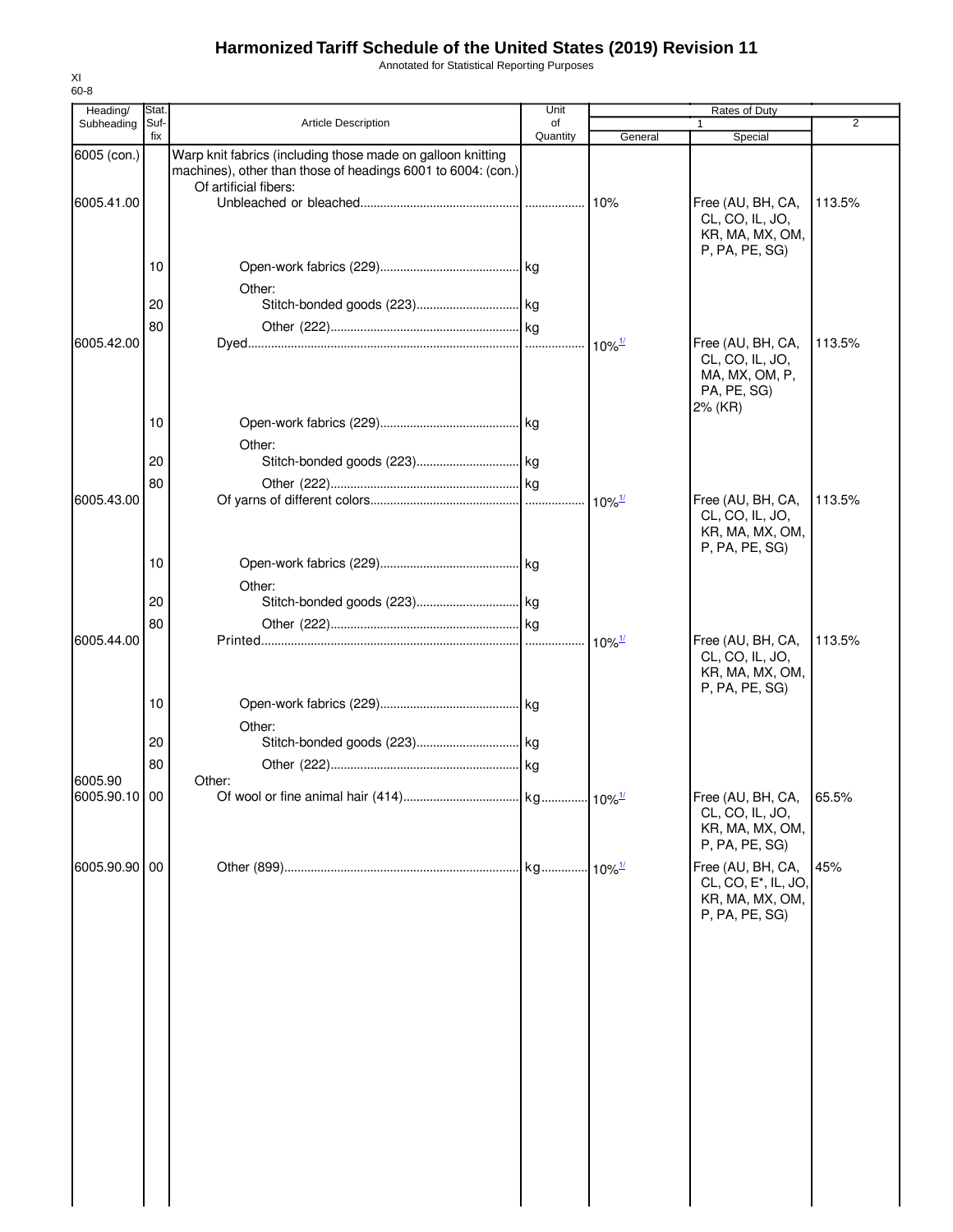Annotated for Statistical Reporting Purposes

| Article Description<br>Suf-<br>$_{\mathsf{of}}$<br>$\overline{2}$<br>$\mathbf{1}$<br>Quantity<br>$\operatorname{\sf fix}$<br>General<br>Special<br>Other knitted or crocheted fabrics:<br>6006.10.00 00<br>Free (AU, BH, CA,<br>65.5%<br>CL, CO, IL, JO,<br>KR, MA, MX, OM,<br>P, PA, PE, SG) | Heading/<br>Subheading | Stat. | Unit | Rates of Duty |  |
|-----------------------------------------------------------------------------------------------------------------------------------------------------------------------------------------------------------------------------------------------------------------------------------------------|------------------------|-------|------|---------------|--|
|                                                                                                                                                                                                                                                                                               |                        |       |      |               |  |
|                                                                                                                                                                                                                                                                                               |                        |       |      |               |  |
|                                                                                                                                                                                                                                                                                               | 6006                   |       |      |               |  |
|                                                                                                                                                                                                                                                                                               |                        |       |      |               |  |
|                                                                                                                                                                                                                                                                                               |                        |       |      |               |  |
|                                                                                                                                                                                                                                                                                               |                        |       |      |               |  |
|                                                                                                                                                                                                                                                                                               |                        |       |      |               |  |
|                                                                                                                                                                                                                                                                                               |                        |       |      |               |  |
|                                                                                                                                                                                                                                                                                               |                        |       |      |               |  |
|                                                                                                                                                                                                                                                                                               |                        |       |      |               |  |
|                                                                                                                                                                                                                                                                                               |                        |       |      |               |  |
|                                                                                                                                                                                                                                                                                               |                        |       |      |               |  |
|                                                                                                                                                                                                                                                                                               |                        |       |      |               |  |
|                                                                                                                                                                                                                                                                                               |                        |       |      |               |  |
|                                                                                                                                                                                                                                                                                               |                        |       |      |               |  |
|                                                                                                                                                                                                                                                                                               |                        |       |      |               |  |
|                                                                                                                                                                                                                                                                                               |                        |       |      |               |  |
|                                                                                                                                                                                                                                                                                               |                        |       |      |               |  |
|                                                                                                                                                                                                                                                                                               |                        |       |      |               |  |
|                                                                                                                                                                                                                                                                                               |                        |       |      |               |  |
|                                                                                                                                                                                                                                                                                               |                        |       |      |               |  |
|                                                                                                                                                                                                                                                                                               |                        |       |      |               |  |
|                                                                                                                                                                                                                                                                                               |                        |       |      |               |  |
|                                                                                                                                                                                                                                                                                               |                        |       |      |               |  |
|                                                                                                                                                                                                                                                                                               |                        |       |      |               |  |
|                                                                                                                                                                                                                                                                                               |                        |       |      |               |  |
|                                                                                                                                                                                                                                                                                               |                        |       |      |               |  |
|                                                                                                                                                                                                                                                                                               |                        |       |      |               |  |
|                                                                                                                                                                                                                                                                                               |                        |       |      |               |  |
|                                                                                                                                                                                                                                                                                               |                        |       |      |               |  |
|                                                                                                                                                                                                                                                                                               |                        |       |      |               |  |
|                                                                                                                                                                                                                                                                                               |                        |       |      |               |  |
|                                                                                                                                                                                                                                                                                               |                        |       |      |               |  |
|                                                                                                                                                                                                                                                                                               |                        |       |      |               |  |
|                                                                                                                                                                                                                                                                                               |                        |       |      |               |  |
|                                                                                                                                                                                                                                                                                               |                        |       |      |               |  |
|                                                                                                                                                                                                                                                                                               |                        |       |      |               |  |
|                                                                                                                                                                                                                                                                                               |                        |       |      |               |  |
|                                                                                                                                                                                                                                                                                               |                        |       |      |               |  |
|                                                                                                                                                                                                                                                                                               |                        |       |      |               |  |
|                                                                                                                                                                                                                                                                                               |                        |       |      |               |  |
|                                                                                                                                                                                                                                                                                               |                        |       |      |               |  |
|                                                                                                                                                                                                                                                                                               |                        |       |      |               |  |
|                                                                                                                                                                                                                                                                                               |                        |       |      |               |  |
|                                                                                                                                                                                                                                                                                               |                        |       |      |               |  |
|                                                                                                                                                                                                                                                                                               |                        |       |      |               |  |
|                                                                                                                                                                                                                                                                                               |                        |       |      |               |  |
|                                                                                                                                                                                                                                                                                               |                        |       |      |               |  |
|                                                                                                                                                                                                                                                                                               |                        |       |      |               |  |
|                                                                                                                                                                                                                                                                                               |                        |       |      |               |  |
|                                                                                                                                                                                                                                                                                               |                        |       |      |               |  |
|                                                                                                                                                                                                                                                                                               |                        |       |      |               |  |
|                                                                                                                                                                                                                                                                                               |                        |       |      |               |  |
|                                                                                                                                                                                                                                                                                               |                        |       |      |               |  |
|                                                                                                                                                                                                                                                                                               |                        |       |      |               |  |
|                                                                                                                                                                                                                                                                                               |                        |       |      |               |  |
|                                                                                                                                                                                                                                                                                               |                        |       |      |               |  |
|                                                                                                                                                                                                                                                                                               |                        |       |      |               |  |
|                                                                                                                                                                                                                                                                                               |                        |       |      |               |  |
|                                                                                                                                                                                                                                                                                               |                        |       |      |               |  |
|                                                                                                                                                                                                                                                                                               |                        |       |      |               |  |
|                                                                                                                                                                                                                                                                                               |                        |       |      |               |  |
|                                                                                                                                                                                                                                                                                               |                        |       |      |               |  |
|                                                                                                                                                                                                                                                                                               |                        |       |      |               |  |
|                                                                                                                                                                                                                                                                                               |                        |       |      |               |  |
|                                                                                                                                                                                                                                                                                               |                        |       |      |               |  |
|                                                                                                                                                                                                                                                                                               |                        |       |      |               |  |
|                                                                                                                                                                                                                                                                                               |                        |       |      |               |  |
|                                                                                                                                                                                                                                                                                               |                        |       |      |               |  |
|                                                                                                                                                                                                                                                                                               |                        |       |      |               |  |
|                                                                                                                                                                                                                                                                                               |                        |       |      |               |  |
|                                                                                                                                                                                                                                                                                               |                        |       |      |               |  |
|                                                                                                                                                                                                                                                                                               |                        |       |      |               |  |
|                                                                                                                                                                                                                                                                                               |                        |       |      |               |  |
|                                                                                                                                                                                                                                                                                               |                        |       |      |               |  |
|                                                                                                                                                                                                                                                                                               |                        |       |      |               |  |
|                                                                                                                                                                                                                                                                                               |                        |       |      |               |  |
|                                                                                                                                                                                                                                                                                               |                        |       |      |               |  |
|                                                                                                                                                                                                                                                                                               |                        |       |      |               |  |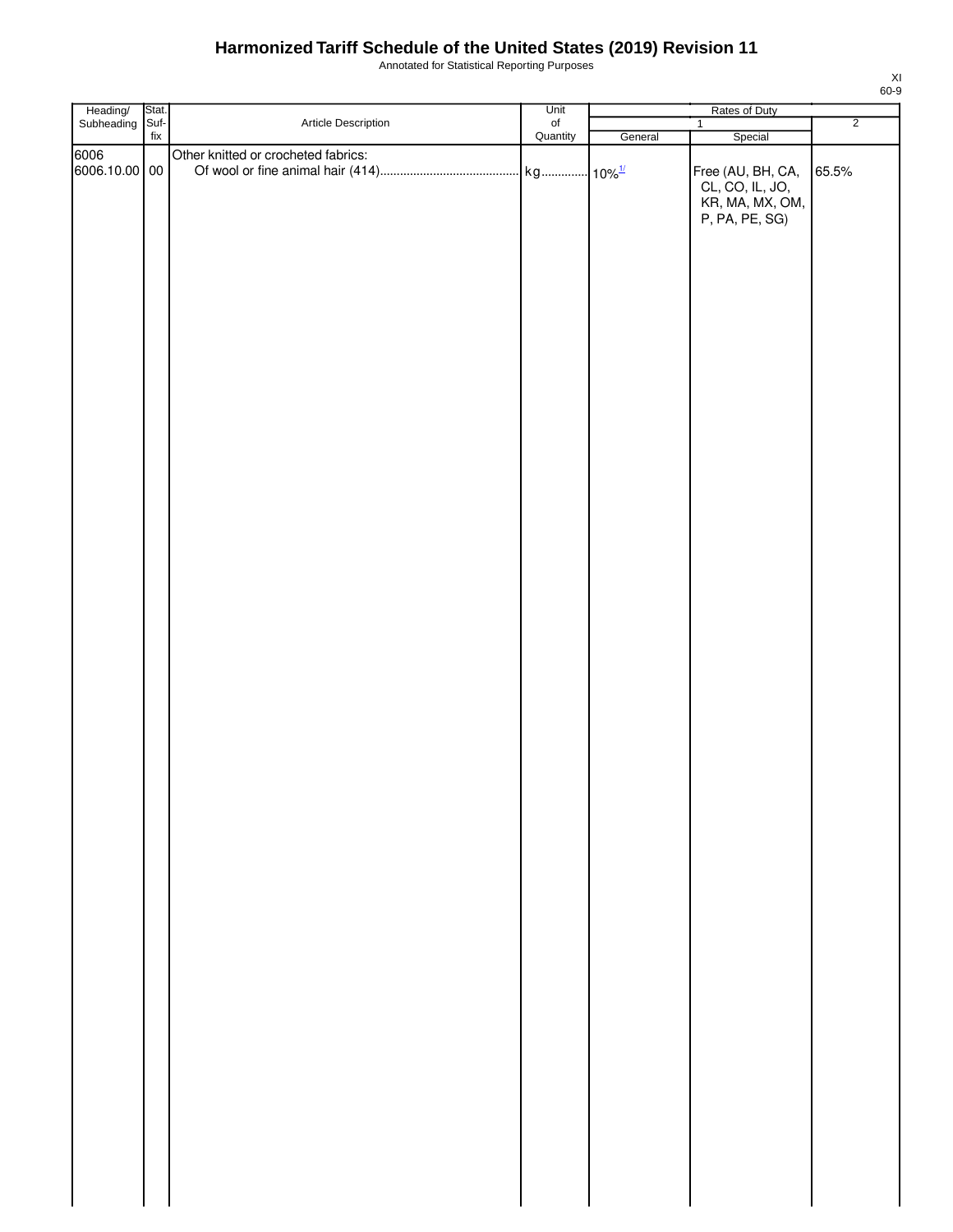Annotated for Statistical Reporting Purposes

| Heading/      | Stat.       |                                                 | Unit           |                           | Rates of Duty                        |                |
|---------------|-------------|-------------------------------------------------|----------------|---------------------------|--------------------------------------|----------------|
| Subheading    | Suf-<br>fix | <b>Article Description</b>                      | οf<br>Quantity | General                   | 1<br>Special                         | $\overline{2}$ |
| 6006 (con.)   |             | Other knitted or crocheted fabrics: (con.)      |                |                           |                                      |                |
|               |             | Of cotton:                                      |                |                           |                                      |                |
| 6006.21       |             | Unbleached or bleached:                         |                |                           |                                      |                |
| 6006.21.10 00 |             | Circular knit, wholly of cotton yarns exceeding |                |                           |                                      |                |
|               |             |                                                 |                |                           | Free (AU, BH, CA,                    | 45%            |
|               |             |                                                 |                |                           | CL, CO, IL, JO,                      |                |
|               |             |                                                 |                |                           | KR, MA, MX, OM,                      |                |
|               |             |                                                 |                |                           | P, PA, PE, SG)                       |                |
| 6006.21.90    |             |                                                 |                | $10\%$ <sup>1/</sup>      | Free (AU, BH, CA,                    | 45%            |
|               |             |                                                 |                |                           | CL, CO, IL, JO,                      |                |
|               |             |                                                 |                |                           | MA, MX, OM, P,                       |                |
|               |             |                                                 |                |                           | PA, PE, SG)                          |                |
|               | 20          |                                                 |                |                           | 2% (KR)                              |                |
|               |             |                                                 |                |                           |                                      |                |
|               | 80          |                                                 |                |                           |                                      |                |
| 6006.22       |             | Dyed:                                           |                |                           |                                      |                |
| 6006.22.10    | 00          | Circular knit, wholly of cotton yarns exceeding |                |                           |                                      |                |
|               |             |                                                 |                |                           | Free (AU, BH, CA,                    | 45%            |
|               |             |                                                 |                |                           | CL, CO, IL, JO,<br>KR, MA, MX, OM,   |                |
|               |             |                                                 |                |                           | P, PA, PE, SG)                       |                |
|               |             |                                                 |                |                           |                                      |                |
| 6006.22.90    |             |                                                 |                | $10\%$ <sup>1/</sup>      | Free (AU, BH, CA,<br>CL, CO, IL, JO, | 45%            |
|               |             |                                                 |                |                           | MA, MX, OM, P,                       |                |
|               |             |                                                 |                |                           | PA, PE, SG)                          |                |
|               |             |                                                 |                |                           | 2% (KR)                              |                |
|               | 20          |                                                 |                |                           |                                      |                |
|               | 80          |                                                 |                |                           |                                      |                |
| 6006.23       |             | Of yarns of different colors:                   |                |                           |                                      |                |
| 6006.23.10    | 00          | Circular knit, wholly of cotton yarns exceeding |                |                           |                                      |                |
|               |             |                                                 |                |                           | Free (AU, BH, CA,                    | 45%            |
|               |             |                                                 |                |                           | CL, CO, IL, JO,                      |                |
|               |             |                                                 |                |                           | KR, MA, MX, OM,                      |                |
|               |             |                                                 |                |                           | P, PA, PE, SG)                       |                |
| 6006.23.90    |             |                                                 |                | $\cdot$ 10% $\frac{1}{2}$ | Free (AU, BH, CA,                    | 45%            |
|               |             |                                                 |                |                           | CL, CO, IL, JO,                      |                |
|               |             |                                                 |                |                           | MA, MX, OM, P,                       |                |
|               |             |                                                 |                |                           | PA, PE, SG)                          |                |
|               |             |                                                 |                |                           | 2% (KR)                              |                |
|               | 20          |                                                 |                |                           |                                      |                |
|               | 80          |                                                 |                |                           |                                      |                |
| 6006.24       |             | Printed:                                        |                |                           |                                      |                |
| 6006.24.10    | 00          | Circular knit, wholly of cotton yarns exceeding |                |                           |                                      |                |
|               |             |                                                 |                |                           | Free (AU, BH, CA,                    | 45%            |
|               |             |                                                 |                |                           | CL, CO, IL, JO,                      |                |
|               |             |                                                 |                |                           | KR, MA, MX, OM,<br>P, PA, PE, SG)    |                |
|               |             |                                                 |                |                           |                                      |                |
| 6006.24.90    |             |                                                 |                | 10%                       | Free (AU, BH, CA,                    | 45%            |
|               |             |                                                 |                |                           | CL, CO, IL, JO,<br>KR, MA, MX, OM,   |                |
|               |             |                                                 |                |                           | P, PA, PE, SG)                       |                |
|               | 20          |                                                 |                |                           |                                      |                |
|               |             |                                                 |                |                           |                                      |                |
|               | 80          |                                                 |                |                           |                                      |                |
|               |             |                                                 |                |                           |                                      |                |
|               |             |                                                 |                |                           |                                      |                |
|               |             |                                                 |                |                           |                                      |                |
|               |             |                                                 |                |                           |                                      |                |
|               |             |                                                 |                |                           |                                      |                |
|               |             |                                                 |                |                           |                                      |                |
|               |             |                                                 |                |                           |                                      |                |
|               |             |                                                 |                |                           |                                      |                |
|               |             |                                                 |                |                           |                                      |                |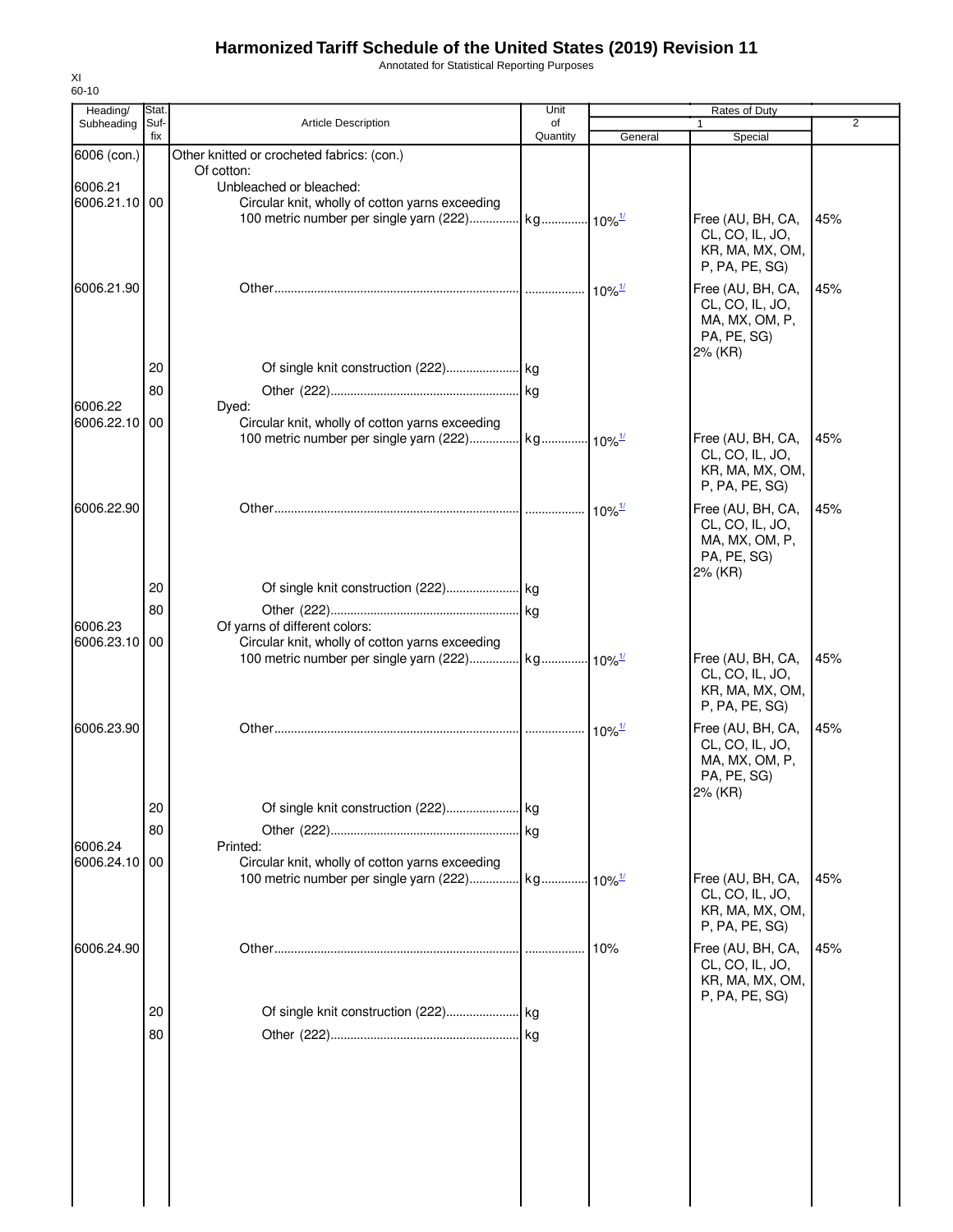Annotated for Statistical Reporting Purposes

| Heading/    | Stat        |                                            | Unit           |                      | Rates of Duty                                                                    |        |
|-------------|-------------|--------------------------------------------|----------------|----------------------|----------------------------------------------------------------------------------|--------|
| Subheading  | Suf-<br>fix | <b>Article Description</b>                 | of<br>Quantity | General              | 1<br>Special                                                                     | 2      |
| 6006 (con.) |             | Other knitted or crocheted fabrics: (con.) |                |                      |                                                                                  |        |
| 6006.31.00  |             | Of synthetic fibers:                       |                | $10\%$ <sup>1/</sup> | Free (AU, BH, CA,<br>CL, CO, IL, JO,<br>MA, MX, OM, P,<br>PA, PE, SG)            | 113.5% |
|             | 20          | Of double knit or interlock construction:  |                |                      | 2% (KR)                                                                          |        |
|             | 40          |                                            |                |                      |                                                                                  |        |
|             | 60          |                                            |                |                      |                                                                                  |        |
|             | 80          |                                            |                |                      |                                                                                  |        |
| 6006.32.00  |             |                                            |                | $10\%$ <sup>1/</sup> | Free (AU, BH, CA,<br>CL, CO, IL, JO,<br>MA, MX, OM, P,<br>PA, PE, SG)<br>2% (KR) | 113.5% |
|             |             | Of double knit or interlock construction:  |                |                      |                                                                                  |        |
|             | 20          |                                            |                |                      |                                                                                  |        |
|             | 40          |                                            |                |                      |                                                                                  |        |
|             | 60<br>80    |                                            |                |                      |                                                                                  |        |
| 6006.33.00  |             |                                            |                |                      | Free (AU, BH, CA,<br>CL, CO, IL, JO,<br>MA, MX, OM, P,<br>PA, PE, SG)<br>2% (KR) | 113.5% |
|             |             | Of double knit or interlock construction:  |                |                      |                                                                                  |        |
|             | 20          |                                            |                |                      |                                                                                  |        |
|             | 40          |                                            |                |                      |                                                                                  |        |
|             | 60<br>80    |                                            |                |                      |                                                                                  |        |
| 6006.34.00  |             |                                            |                | $10\%$ <sup>1/</sup> | Free (AU, BH, CA,<br>CL, CO, IL, JO,<br>MA, MX, OM, P,<br>PA, PE, SG)<br>2% (KR) | 113.5% |
|             | 20          | Of double knit or interlock construction:  |                |                      |                                                                                  |        |
|             | 40          |                                            |                |                      |                                                                                  |        |
|             | 60          |                                            |                |                      |                                                                                  |        |
|             | 80          |                                            |                |                      |                                                                                  |        |
|             |             |                                            |                |                      |                                                                                  |        |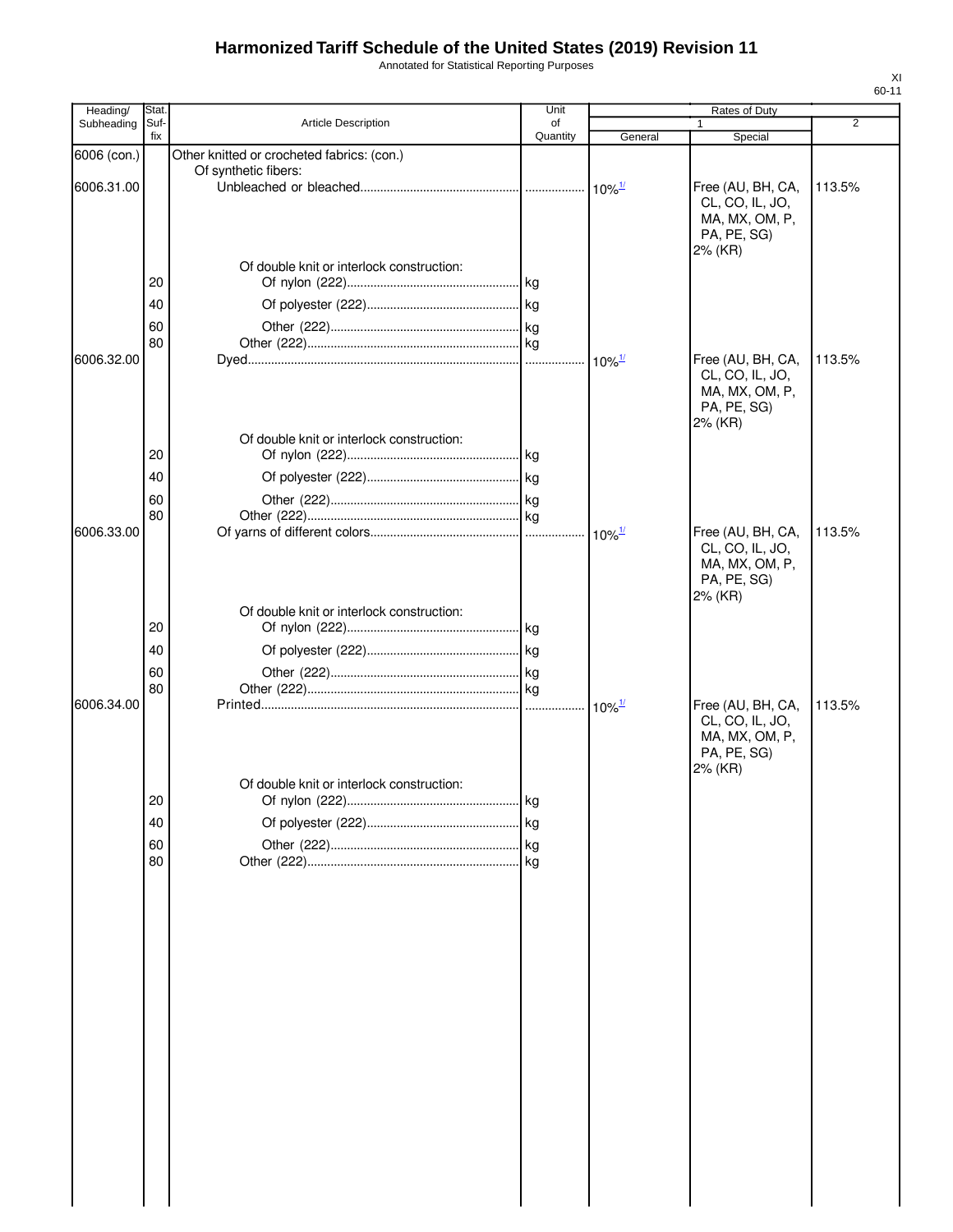Annotated for Statistical Reporting Purposes

| 60-12                  |                     |                                                                     |            |                      |                                                                              |                |
|------------------------|---------------------|---------------------------------------------------------------------|------------|----------------------|------------------------------------------------------------------------------|----------------|
| Heading/<br>Subheading | <b>Stat</b><br>Suf- | <b>Article Description</b>                                          | Unit<br>of |                      | Rates of Duty                                                                | $\overline{2}$ |
|                        | fix                 |                                                                     | Quantity   | General              | Special                                                                      |                |
| 6006 (con.)            |                     | Other knitted or crocheted fabrics: (con.)<br>Of artificial fibers: |            |                      |                                                                              |                |
| 6006.41.00             |                     |                                                                     |            | 10%                  | Free (AU, BH, CA,<br>CL, CO, IL, JO,<br>KR, MA, MX, OM,<br>P, PA, PE, SG)    | 113.5%         |
|                        | 25                  | Of double knit or interlock construction (222) kg                   |            |                      |                                                                              |                |
| 6006.42.00             | 85                  |                                                                     |            |                      | Free (AU, BH, CA,                                                            | 113.5%         |
|                        |                     |                                                                     |            |                      | CL, CO, IL, JO,<br>KR, MA, MX, OM,<br>P, PA, PE, SG)                         |                |
|                        | 25                  | Of double knit or interlock construction (222) kg                   |            |                      |                                                                              |                |
| 6006.43.00             | 85                  |                                                                     |            |                      | Free (AU, BH, CA,                                                            | 113.5%         |
|                        |                     |                                                                     |            |                      | CL, CO, IL, JO,<br>KR, MA, MX, OM,<br>P, PA, PE, SG)                         |                |
|                        | 25                  | Of double knit or interlock construction (222)                      |            |                      |                                                                              |                |
| 6006.44.00             | 85                  |                                                                     |            | $10\%$ <sup>1/</sup> | Free (AU, BH, CA,                                                            | 113.5%         |
|                        | 25                  | Of double knit or interlock construction (222) kg                   |            |                      | CL, CO, IL, JO,<br>KR, MA, MX, OM,<br>P, PA, PE, SG)                         |                |
|                        | 85                  |                                                                     |            |                      |                                                                              |                |
| 6006.90                |                     | Other:                                                              |            |                      |                                                                              |                |
| 6006.90.10 00          |                     | Containing 85 percent or more by weight of silk or silk             |            |                      | Free (AU, BH, CA,<br>CL, CO, E, IL, JO,<br>KR, MA, MX, OM,<br>P, PA, PE, SG) | 45%            |
| 6006.90.90 00          |                     |                                                                     |            |                      |                                                                              | 45%            |
|                        |                     |                                                                     |            |                      |                                                                              |                |

XI